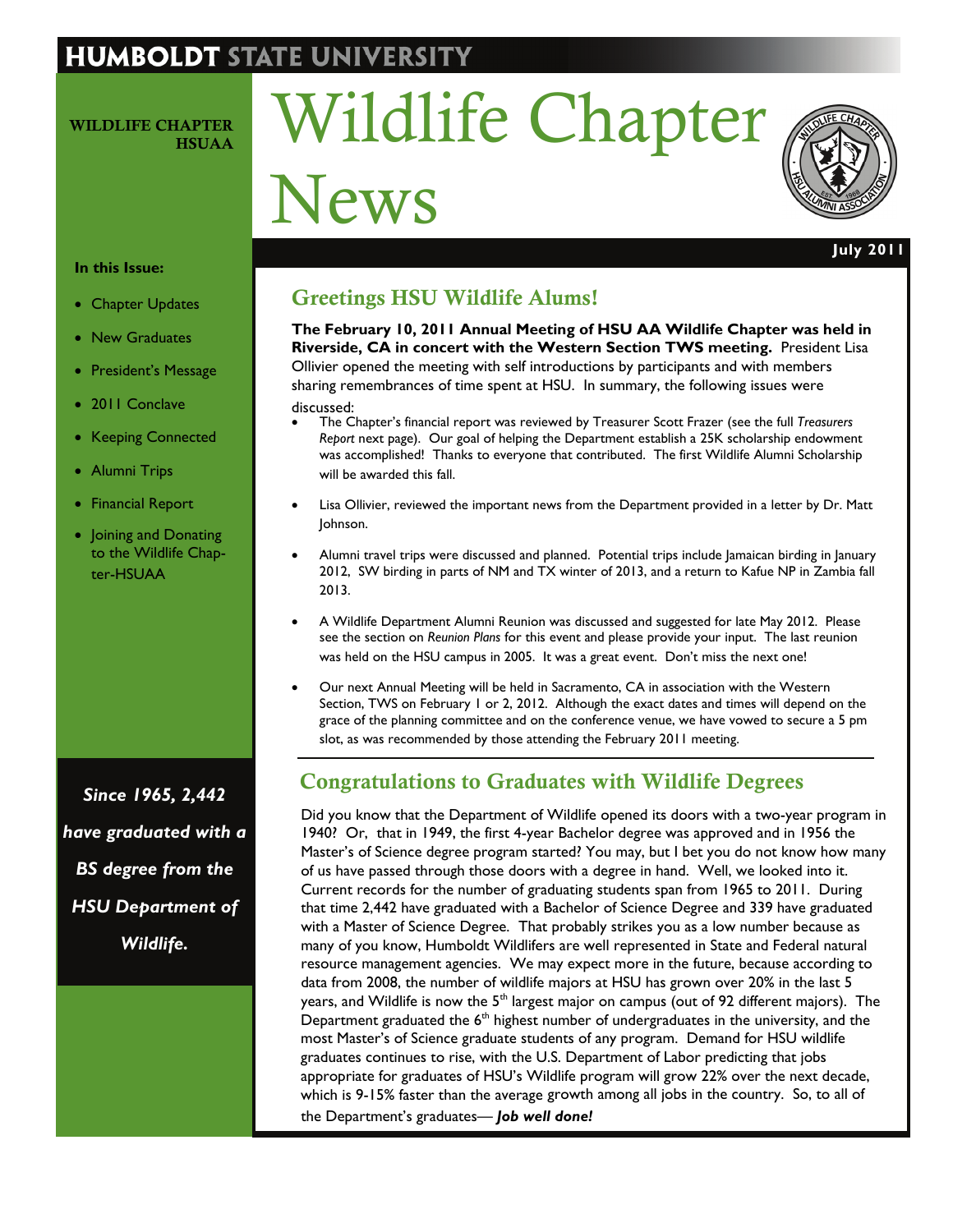$\mathbf W$ hat do you get for asking if the HSU Wildlife Alumni Chapter needs help with anything? Well in my case you end up becoming the President!

I want to take this opportunity to thank you for supporting our HSU Wildlife heritage and give you a little of my history with this institution. I received my B.S. from the HSU Wildlife Department in 2005 and my M.S. in 2008. I worked at the Humboldt Bay NWR and I lived in Humboldt County for 8 years and loved every minute of it. Since I graduated, I have been a Wildlife Biologist for the Modoc NWR in Northeastern California.

I am super proud to be an alumnus of the Humboldt State University Wildlife Department. I never realized how few of us there really are with less than 2,800 graduates in the last 50 years! It sure feels like a heck of a lot more when I go to a meeting or visit a new refuge. GO HUMBOLDT MOFFIA!

I was lucky enough to go back to HSU a couple of times in the last year. My first trip was to attend the Western Student Conclave as an unofficial coach for the U of Idaho quiz-bowl team. Humboldt State put on an incredible event. As the host, they did a great job showcasing HSU and the Californian Northcoast, as well as leaving a lasting impression on the other schools that attended. I also got to spend a week working with five alumni graduate students from Dr. Black's Waterfowl Ecology Lab to work on a publication that synthesized our collective research on Aleutian geese conducted during the last ten years. It was great to see my alumni peers doing so well in their careers and working really hard to publish some of the great work done through the HSU Wildlife Department—the hours upon hours behind the computer writing a manuscript reminded me of a time I loved but thankfully don't have to go back to!

Congratulations on helping us reach our goal for the scholarship endowment. Maybe it is time to make a new goal? Undergraduate tuition is over \$3500 a semester! I'm sure some of you remember it at \$50! We all know what a great education and experience the HSU Wildlife Department can provide. Lets all start thinking about a new goal for helping out a few deserving students pay for their education.

I hope you will connect or reconnect with us via many of options mentioned below (see *Where Are You?*). I think we need to make a site just to keep track of the wayward twenty-something's that are spread out across the world.

We are working on a database of HSU fish and wildlife alumni emails and contact info if you would like to help out let me know.

Although our next annual meeting will be held at the Western Section-TWS meeting in Sacramento, we also will be hosting an alumni reception at this year's National Wildlife Society meeting in Hawaii. Our meeting is tentatively scheduled for Wednesday, November 9th, in the evening. Please come and see us if you are lucky enough to attend this meeting. I am looking forward to attending this year's National Quizbowl. Humboldt is on a real roll and has now competed in 10 of these events and won seven of them! It is always a Joy to watch a bunch of fresh Humboldters trying to find their way into the world of fish, wildlife, and natural resource management.

Looking into the future, we are beginning to plan a reunion for 2012. I attended the last one in 2005 and it was a blast. I hope many of you will be able to give input on what venue would work best for you and hopefully attend!

I need to hear about your adventures and the type of reunion events you would like have, particularly if you can help make those happen. Please feel free to send me an email anytime.

Respectfully submitted Dominic Bachman Class of '05 and '08



P.S. Our President Elect position is wide open as well as several other positions PLEASE don't hesitate to let me know if you are interested in helping out!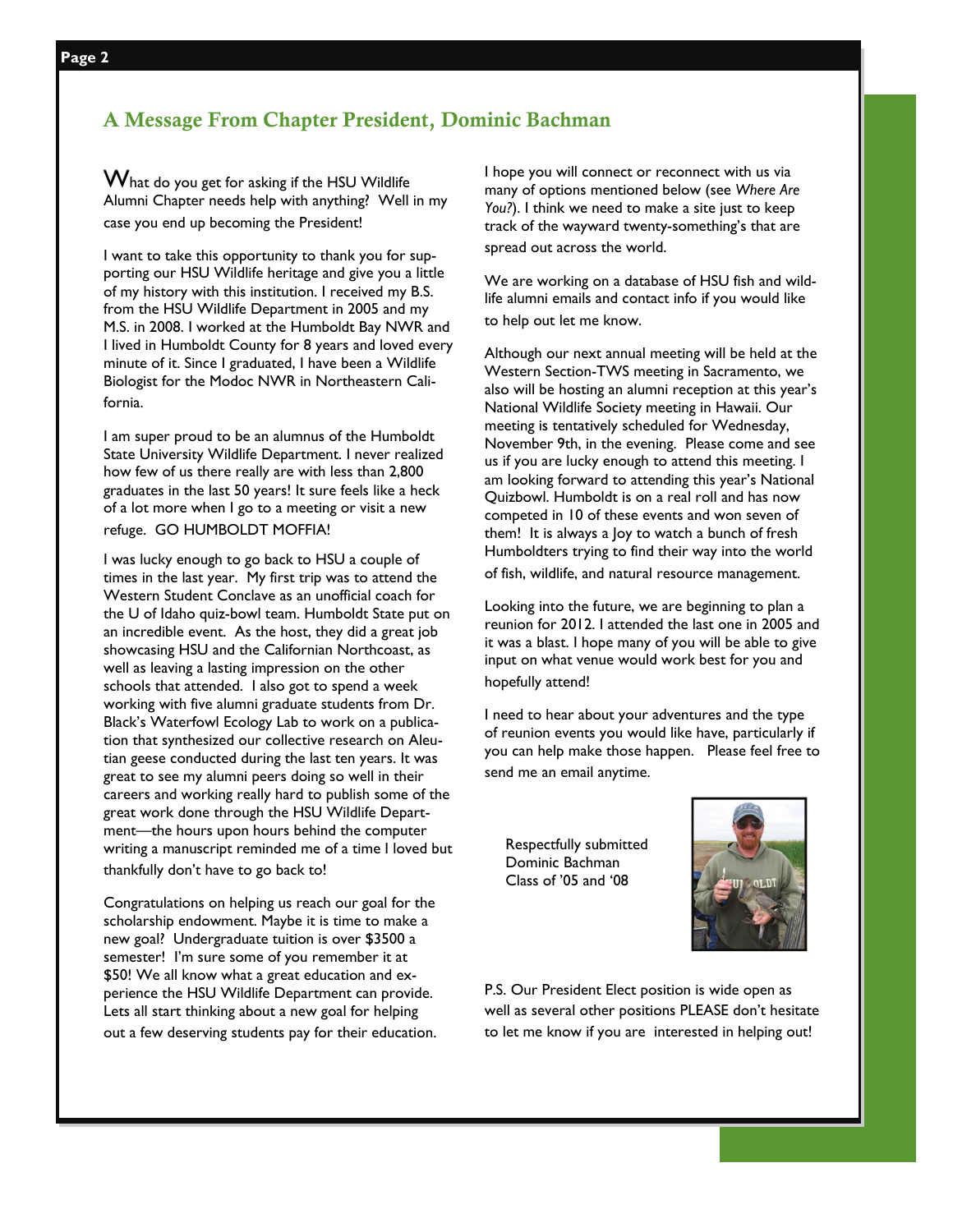#### WILDLIFE CHAPTER **HSUAA**

*Reception for HSU Wildlifer's is Scheduled for Wednesday 9 NOV at the National 2011 TWS Meeting in Hawaii* 

> **Wildlife Chapter – HSUAA Current Officers**

**President Dominic Bachman** 

**Treasurer/Secretary Scott Frazer 661 725-2767** 

> **President-Elect (vacant)**

#### **Immediate Past President Lisa Ollivier**

**707 444-3550** 

**Newsletter Editor Pat 'Ranger' Ward** hildyranger@msn.com

#### Conclave and Humboldt Hospitality

I he Western Student's Wildlife Conclave is a traditional event hosted in the Spring by TWS Student Chapters. This year's 47<sup>th</sup> Annual Conclave was hosted by Humboldt State University's Student Chapter, Conservation Unlimited, from March 11-14. Ten universities attended and a total of 87 students participated, along with 41 Humboldters for a total of 128 registrants. The first day of the conclave was kicked off with tsunami warnings and some highway closures. However, everyone made it safe and sound without any significant delays. We celebrated the first night with a BBQ dinner and mixer, and got to bed early to prepare for a day of field trips.

Although a few of our scheduled trips were canceled due to weather, the day was successful overall with several exciting trips around the area. Our all day birding trip, led by Dr. Matt Johnson and Phil Chaon, tallied up a total of 108 species. Other trips for the day included a tour to view redwoods, elk and whales with Dr. Rick Brown and Chris Smith, a tour of the Arcata Marsh with Dr. Sharon Kahara and Dr. Luke George, searching for spotted owls with Dr. Lowell Diller and herping in the redwoods with Ryan Bourque, Kristina Dressel, and Cori Elwood.

We kicked off Sunday with posters, presentations and our photo contest. Three posters were presented, two presentations were given, and a total of 37 photos were entered. The first place poster award was given to Thomas S. Janke from Texas A&M Kingsville for his poster entitled "Are radio telemetry survival estimates of northern bobwhite biased low? An evaluation using population viability analysis." The second place poster award went to Justin Rattan from Texas A&M Kingsville for his poster entitled "Exclusion fencing for feral hogs at white-tailed deer feeders." Third place went to Keith Mayes from Wyoming State University for his poster entitled "Does mountain pine beetle (*Dendroctonis ponderosae*) infestation affect least chipmunks (*Tamias minimus*) in the Laramie Range, Wyoming?" First place in the presentation category went to Jason Carlisle from Utah State University for his talk called "Application of habitat and occupancy modeling to a wood duck nest box program."

Second place went to Jessup Boden from Utah State University for his talk on "Lesser snow goose reproductive effort under the extreme cold conditions of 2009."

Sunday afternoon was the big event, the Quiz Bowl! Teams played in a double elimination tournament and some tough questions were asked, but all the teams did incredibly well. To spice things up, the first bonus question was a live owl from our very own game pens; the question asked the family of the owl, and what species created it; it was a trick question of sorts, as it was a "sparred" owl, a hybrid between a spotted and a barred owl. All the teams put on a great show, but in the end third place went to New Mexico State University, second place went to University of Idaho, and Utah State University won the affair.

That night we got together again for some friendly fun with animal-behavior skits and calling contests. The skits were all very entertaining, and the traveling trophy was handed off to Western State College of Colorado for their skit interpreting and comparing the mating rituals of Big Horn Sheep and the elusive Frat Boy. The calling contest brought out several newly acquired spotted and barred owl calls, learned on the fields trips while owling. A great time was had by all.

Our final day of fun and games was the triathlon, held in the redwood forest behind the Humboldt campus. The compass event, trapping grid and kill site identification events gave everyone a chance to show off their field skills. Third place went to University of Reno, second place went to a hybrid team with both Colorado State and Idaho State, and first place was awarded to Utah State University (they were really on a roll!). That night was our awards banquet; the food was great and the discussion was lively. Humboldt State's esteemed department chair Matt Johnson gave an inspiring talk. We also discussed how we can increase participation in posters and presentations at regional conclave events. A few excellent suggestions were made, and additional comments on the subject will be welcomed.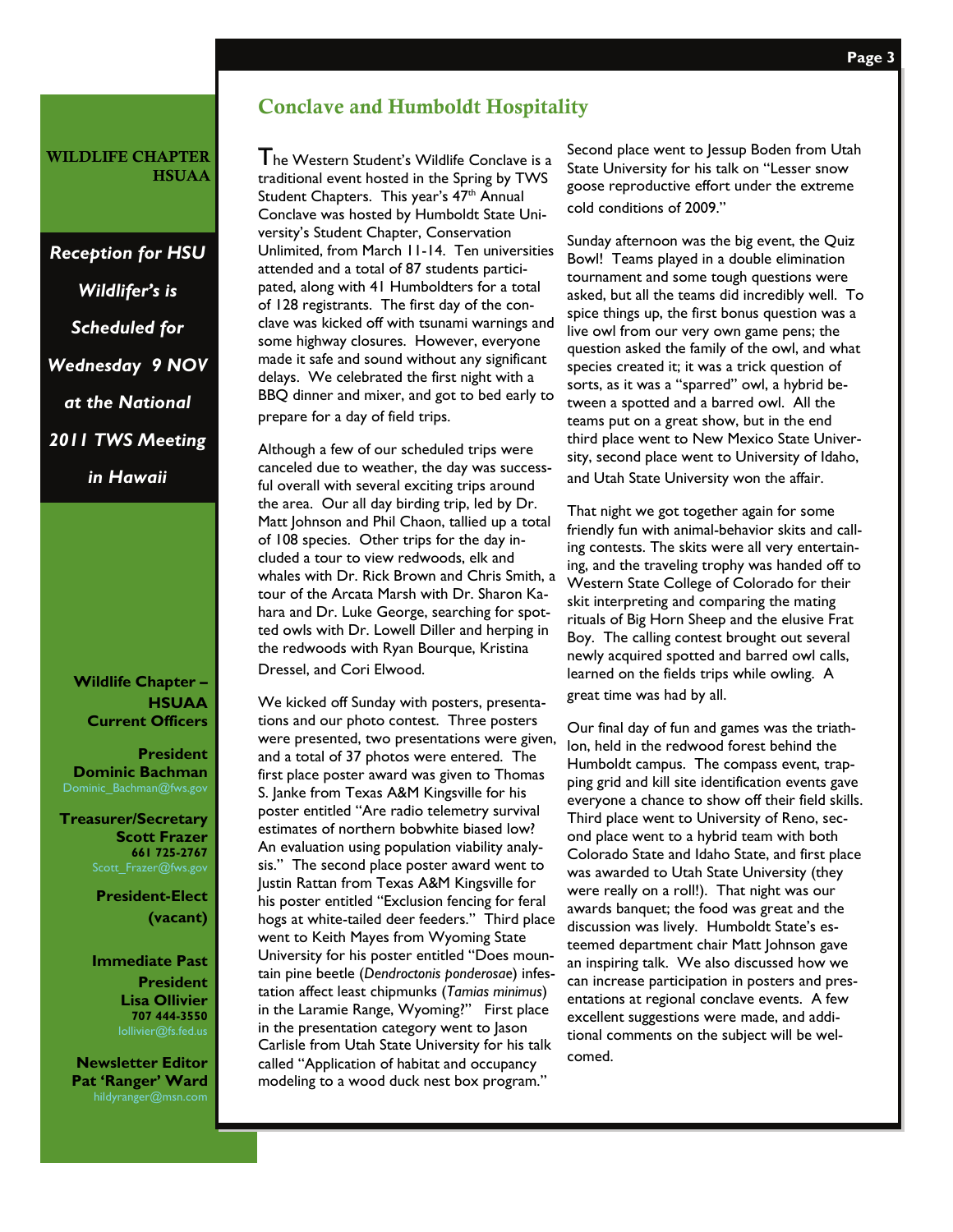#### **Page 4**

All in all we had a great time and as one of the Humboldt students that helped put on this event, it was a joy to host and we at HSU greatly appreciate all of those students and schools that participated. This event could not have happened were it not for the efforts of Humboldters such as Rick Brown, our faculty advisor, and Amy Leigh Trost, our General Conclave Chair, as well as the various other chairs including Sam Aguilar, Jenna Breckel, Minh Dao, Cori Elwood, Christina Varian, Brian Fagundes, and Aaron Spidal. We would also like to thank The Wildlife Society for financial support from the National organization, the Western Section, and the Sacramento-Shasta Chapter, the California Central Coast Chapter, and the San Joaquin Valley Chapter. The University of Idaho has graciously stepped up to the plate to host next year's event, It should be a great event!

2011 Conclave (continued)



Respectfully submitted,

Kate Howard TWS Student Relations Chair

#### Reunion May 2012

The team of HSU professors and students that helped host the 2011 Western Students Wildlife Conclave (photo by Dominic Bachman)

M**ark your calendars!** We are planning a CUAA and HSU Wildlife Alumni reunion for the last week of May 2012. At a minimum, we are committed to holding a family style Bar-B-Q, However, if a substantial number of respondents indicate willingness to work on a fancier and bigger event (including a hosted banquet), then we may pursue a broader venue. Please contact President Dominic Bachman regarding your interest and thoughts about reunion activities and what you can contribute to this event. As is our tradition, our last reunion was held on the HSU campus and was a great success. Lets do it again!



Dr. Pat "Ranger" Ward, classes of 85 and 90, keeping tabs on a male **Mexican spotted owl** (*Strix occidentalis lucida*). We hope you won't be as cryptic when it comes to participating in the upcoming Alumni events.

Where are you? **Please stay in touch.** To stay informed about our planned events like the reunion and Alumni trips, we will need to send you periodic updates. This will require current contact information and preferably an e-mail address. Please make sure your contact information is current with the HSU Alumni Association by submitting your **email address**(es) to Kim Sekas at the Alumni office at [alumni@humboldt.edu](mailto:alumni@humboldt.edu) and specify that you want your email address added to the HSUAA Wildlife Chapter roster.

> If you are already an HSU AA member you can also check your account on-line [http://alumni.humboldt.edu/s/857/index.aspx?sid=857&gid=1&pgid=274.](http://alumni.humboldt.edu/s/857/index.aspx?sid=857&gid=1&pgid=274) If you are not a member you can sign up online or complete and send in the form provided in this newsletter. With current email addresses, we can send out our newsletters with timely information and announcements.

There are two other ways to find out the latest news in the Department and provide contact information. One is the Department of Wildlife **Website** [http://](http://www.humboldt.edu/wildlife/alumni.html) [www.humboldt.edu/wildlife/alumni.html](http://www.humboldt.edu/wildlife/alumni.html) and the other is the Department's new **Facebook** page [http://www.facebook.com/pages/Humboldt-State-University-](http://www.facebook.com/feeds/page.php?id=192175280816522&format=atom10)[Wildlife-Department/192175280816522](http://www.facebook.com/feeds/page.php?id=192175280816522&format=atom10)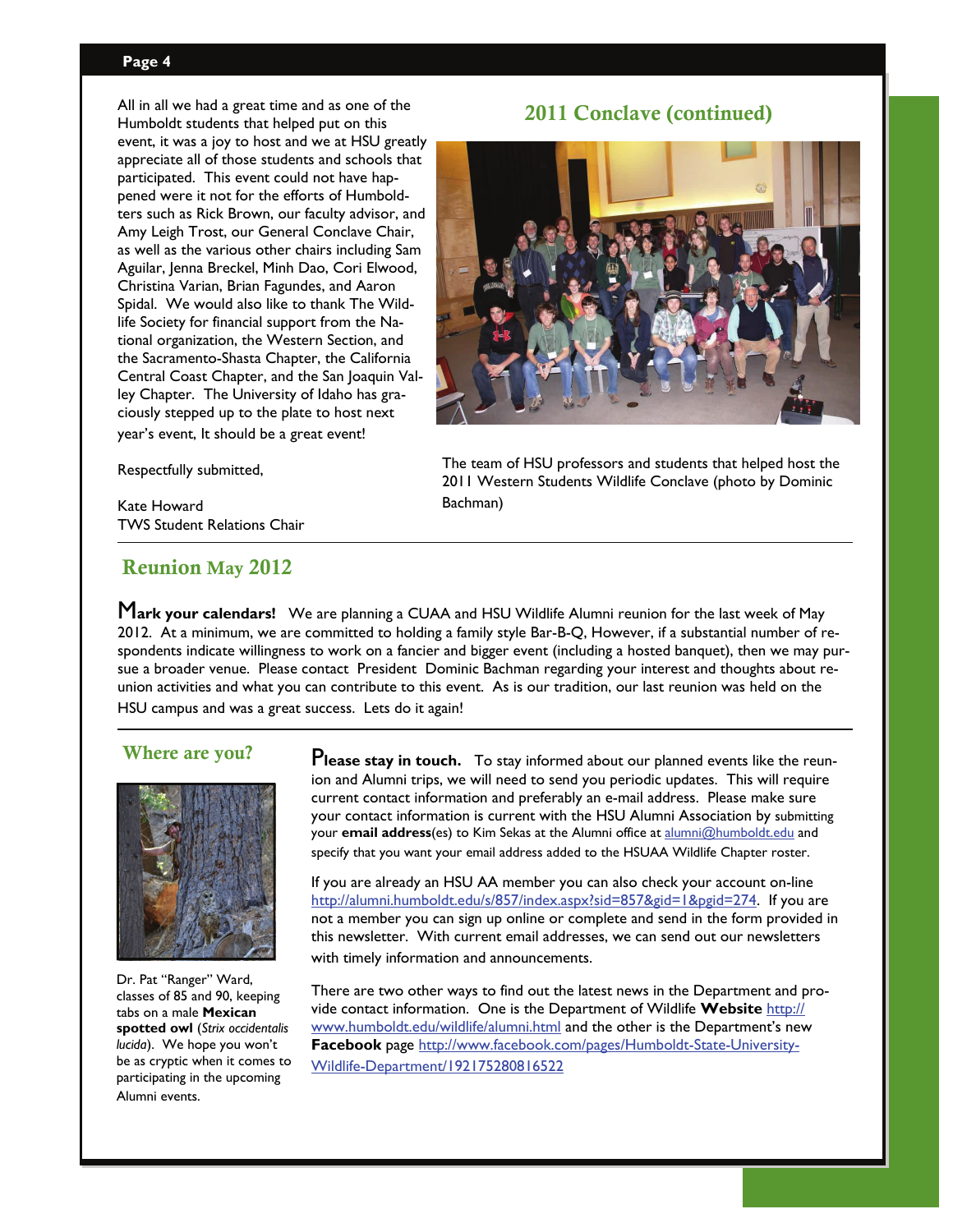# Alumni Trips - Caribbean birds, mon!

See dem! Matt Johnson will lead a birding trip for alumni on the island of Jamaica in early January 2012 (tour dates: Jan 7-14, meeting and leaving from Montego Bay). Matt has researched bird ecology in Jamaica for more than 15 years, and he has scouted out great places to see birds, reasonably priced accommodation, and good food. The trip will visit the edge of the Cockpit Country, coastal wetlands, and the Blue Mountains. Jamaica is home to an astonishing 28 species of endemic birds, as well as Antillean and Neotropical specialties. Jamaica offers some of the most exciting birdwatching in the West Indies, and it is one of the few tropical countries where you have a good chance at seeing most or all endemics in less than a week. There are also spectacular forests, waterfalls, and crocodile-inhabited mangroves. Round trip flights from the Bay Area to Montego Bay at that time of year are typically \$600-\$800. Approximate cost of trip not counting airfare is \$1,200/person. These trips are a great way to reconnect with friends and enjoy exotic places, people, foods, and wildlife.

Future Alumni trips are in the works, including a Southern NM-West Texas birding trip in late February-early March, 2013 and a return to McBride's camp in Kafue NP, Zambia in 2013.



Above: A **Jamaican Tody** *(Todus todus)* poses for a picture at Dr. Matt Johnsons's field site in Jamaica,.

*For more information contact: Scott Frazer by phone or by "snail mail" at P. O. Box 670, Delano, CA 93216.* 

# Report From Your Treasurer, Scott Frazer

#### **The Chapter Finances are now divided into**

#### **3 accounts. As of 12/31/2010 these held:**

| General Fund               | \$637.05    |
|----------------------------|-------------|
| <b>Endowed Scholarship</b> | \$27,743.04 |
| Short Term Loan Program    | \$7,055.35  |

Your past support of this alumni organization is appreciated and your continued generosity would be most welcomed at this time. The funds shown above are used for three purposes.

The **General Fund** is maintained to help with specific, usually equipment related, requests by the Wildlife Department. In the past, these have included, purchases of computer work stations, taxidermy display cabinets, and optics. The Chapter's General Fund was reduced to help meet the endowed scholarship challenge. Your consideration of using the "unrestricted" donation line on the membership form at the end of this newsletter will

help restore this fund to a more practical level for helping the Department with any future needs, including our May 2012 reunion.

The **Endowed Scholarship** now provides a consistent means for awarding an undergraduate selected by departmental committee a *Wildlife Alumni Scholarship* of a minimum of \$ 1,000. This award is based on merit and is envisioned to be awarded to a Junior-level student.

The **Short Term Loan Program** continues to help students studying Natural Resources obtain emergency loans. This program has a long-standing history and has helped to prevent students from dropping out when financial crises loom. During 2010 six loans were provided at a total of \$2,750.

*Respectfully Submitted*, Scott Frazer, class of 79

### Donations to the Wildlife Chapter

**Please consider giving a contribution to the Chapter's general fund.** We are especially eager to increase this fund to help with the reunion in May 2012. There are two ways you can donate to the Chapter's General Fund (see below). Regardless of the method you use, if you are providing a donation beyond your membership dues, then you need to indicate the fund name and account number: Wildlife Chapter General Fund: **503401**‐**TV204**‐**D10015.**



The first way to donate is by filling out and mailing in the form on the next page. This form has a blank for unrestricted donations. Just enter the amount you would like to give . The account number for the General Fund has been provided on this form.

Thank You!

The second way, is by visiting the HSU Alumni Website. Click on our elk on our logo to the left and then click on the *Give Now* button on the HSU Alumni Association webpage (http://www.humboldt.edu/giving/). Fill out the first, second, and third form. On the third form under "Additional Comments," you will need to specify "Unrestricted Donation" and then the account # for the General Fund.